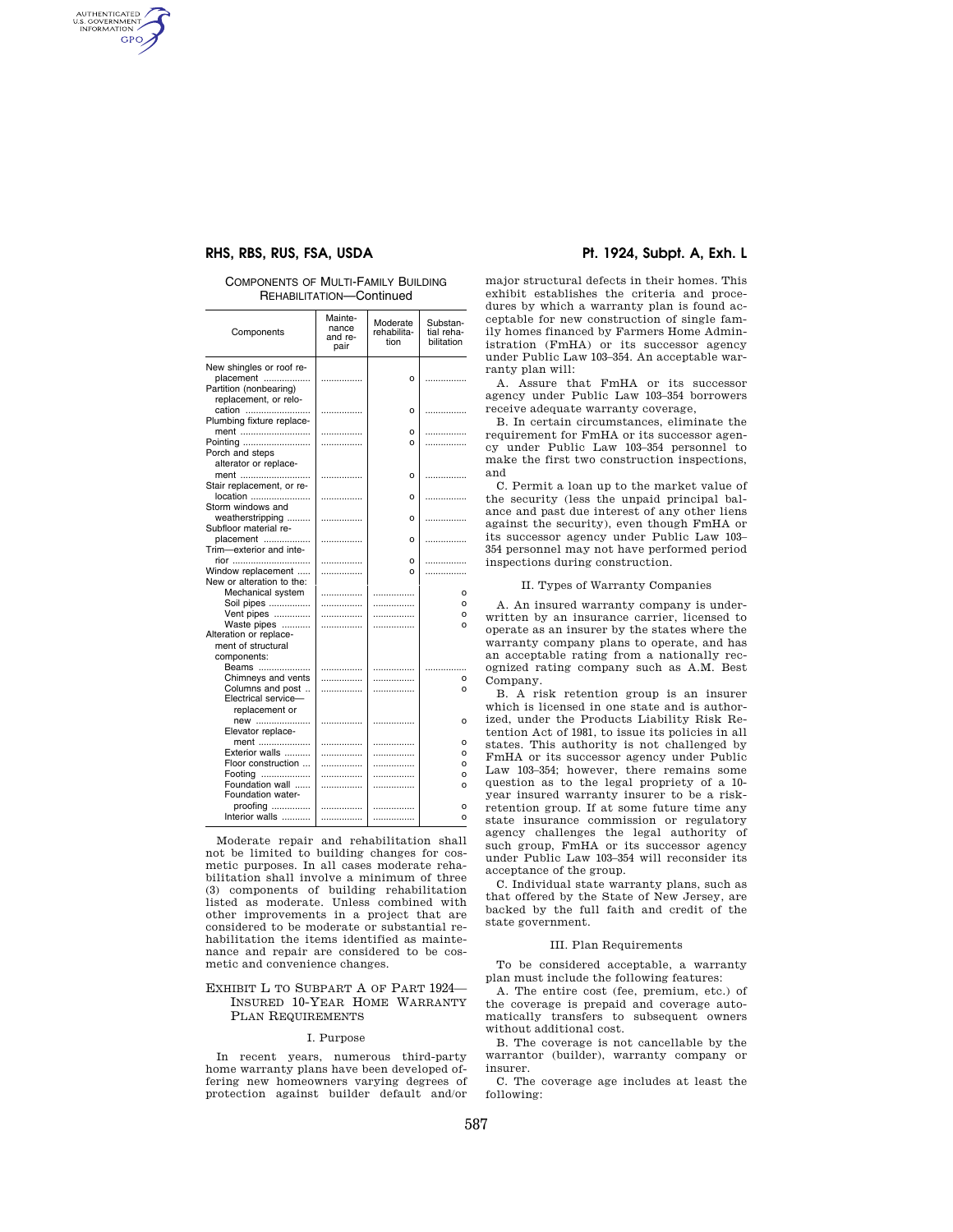**Pt. 1924, Subpt. A, Exh. L 7 CFR Ch. XVIII (1–1–10 Edition)** 

(1) For one year from the effective date, any defects caused by faulty workmanship of defective materials.

(2) During the second year after the effective date, the warranty continues to cover the wiring, piping and duct work of the electrical, plumbing, heating and cooling systems, plus the items in (3).

(3) During the third through the tenth years, the warranty continues to cover major structural defects. A major structural defect is actual damage to the load-bearing portion of the home including damage due to subsidence, expansion or lateral movement of the soil (excluding movement caused by flood or earthquake) which affects its loadbearing function and which vitally effects or is imminently likely to affect use of the home for residential purposes.

D. A system is provided for complaint (claims) handling which includes a conciliation and, if necessary to resolve matters in dispute, arbitration arranged by the American Arbitration Association or similar organization.

E. A construction inspection plan is required if FmHA or its successor agency under Public Law 103–354 is to eliminate the first two FmHA or its successor agency under Public Law 103–354 inspections or permit a full market value loan when FmHA or its successor agency under Public Law 103– 354 inspections are not conducted.

## IV. Information for Review

A. Companies submitting warranty plans for a determination of acceptability must support requests with the following information.

(1) Evidence that the insured warranty company has met the applicable state licensing and/or regulatory requirements in the state in which the company plans to operate.

(2) Evidence that the insurance carrier underwriting the warranty plan is licensed to operate as an insurer in the states in which the company plans to operate and has an acceptable rating from a nationally recognized company such as A.M. Best Company.

(3) State warrenty plan agencies will provide evidence that the plan is backed by the full faith and credit of the state.

(4) A full description of the warranty plan including information on the fees, builder and home registration procedures, required construction standards, construction inspection procedures, coverage provided and claims procedures.

(5) A sample copy of the warranty information and/or policy which is provided to the homeowner.

(6) Suggested means by which FmHA or its successor agency under Public Law 103–354 field offices can readily assure that the builder is a member in good standing prior to loan approval and that a warrant will be issued upon the completion of construction prior to the final release of funds.

B. Submission and Acceptance:

(1) Insured warranty companies, except those operating as risk retention groups, and state warranty plan agencies will submit their requests and supporting information to the FmHA or its successor agency under Public Law 103–354 State Director in the state in which they plan to operate. State Directors will determine the acceptability of insured warranty plans and state warranty plans in their jurisdictions, notify the company or agency of the decision in writing and notify field offices by issuance of a State Supplement including the names and addresses of acceptable warranty companies and any other pertinent information.

(2) Warranty companies claiming authority as risk retention groups will submit their requests and supporting information including certification that it has complied with all requirements of the Products Liability Risk Retention Act of 1981 (Pub. L. 97–45) and information indicating the state in which it is licensed, information to the FmHA or its successor agency under Public Law 103–354 National Office, Single Family Housing Processing Division. The National Office will determine the acceptability of the warranty of a risk retention group, notify the company of the decision in writing and notify field offices by issuance of an attachment to this exhibit.

## V. Warranty Performance

A. County Supervisors will report inadequate warranty performance through their District Director to the State Director. State Directors will review the situation, assist in resolving any problems and, if necessary, initiate action under subpart F of part 1942 of this chapter. State Directors will inform, by memorandum, the Director, Single Family Housing Processing Division, National Office, of any problems with warranty performance and if any debarment action is initiated.

B. State Directors will annually monitor each warranty company and/or its insurer to assure continued compliance with state licensing and/or regulatory requirements.

#### *Attachment 1—Acceptable Warranty Companies*

The warranty companies listed below claim authority to act as a risk retention group under the Products Liability Risk Retention Act of 1981 and as such, to operate in all States to provide 10-year home warranties. This authority remains subject to future challenges by any State insurance commissioner or regulatory agency; however, until such challenge is made, FmHA or its successor agency under Public Law 103–354 accepts their warranty.